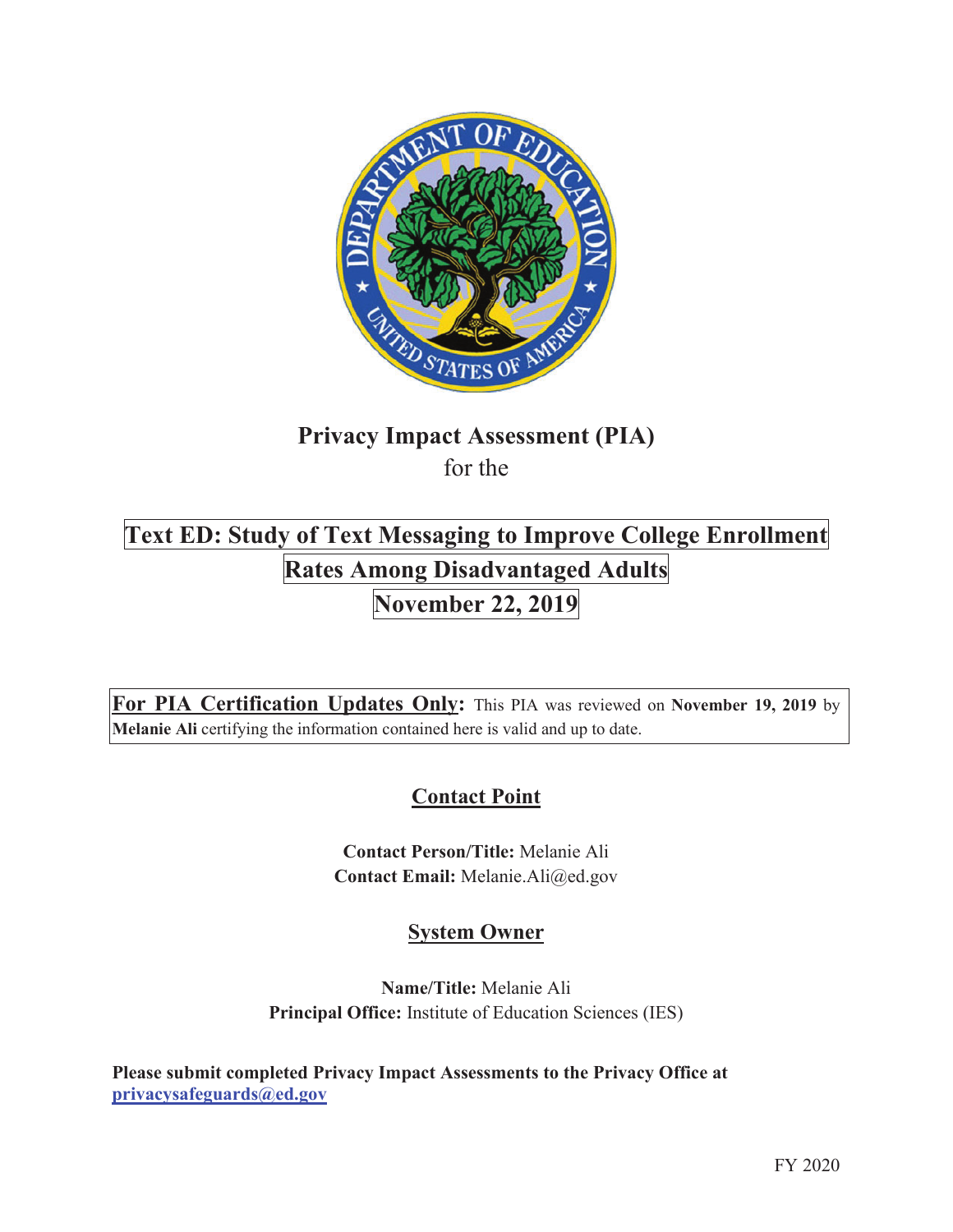*Please complete this Privacy Impact Assessment (PIA) on how personally identifiable information (PII) is collected, stored, protected, shared, and managed electronically by your system. You may wish to consult with your ISSO in completing this document. If a question does not apply to your system, please answer with N/A.*

#### **1. Introduction**

**1.1.** Describe the system including the name, acronym, and a brief description of the program or purpose for the system.

The project, "Text Ed: A Study of Text Messaging to Improve College Enrollment Rates Among Disadvantaged Adults," is rigorously evaluating whether the use of a promising, low cost text messaging strategy can help Education Opportunity Center (EOC) grantees meet the program's goal of increasing college enrollment among disadvantaged adults. EOCs, which are part of the TRIO family of programs, provide informational services related to the college-going process and financial aid options. Many of the clients served by EOCs are adults who are low-income and potential first-generation college goers. This study is being conducted under legislative mandate to study promising practices with the potential to improve outcomes for the Department's TRIO programs. TRIO programs are federal outreach and student services programs designed to identify and provide services for individuals from disadvantaged backgrounds

The project will examine the implementation of the text messages within the 18 EOCs that volunteered to participate in the study, and the impact of the messages on clients' rates of completion of the Free Application for Federal Student Aid (FAFSA) and enrollment in college. The text messages are delivered through a messaging service provided by Signal Vine.

Study data will be stored at the following locations:

MDRC, 19<sup>th</sup> floor, 16 East 34<sup>th</sup> Street, New York City, NY 10016-4326.

Signal Vine, 811 North Royal Street, Alexandria, VA 22314-1715.

**1.2.** Describe the purpose for which the personally identifiable information  $(PII)^{1}$  is collected, used, maintained or shared.

<sup>&</sup>lt;sup>1</sup> The term "personally identifiable information" refers to information which can be used to distinguish or trace an individual's identity, such as their name, social security number, biometric records, etc. alone, or when combined with other personal or identifying information which is linked or linkable to a specific individual, such as date and place of birth, mother's maiden name, etc. OMB Circular A-130, page 33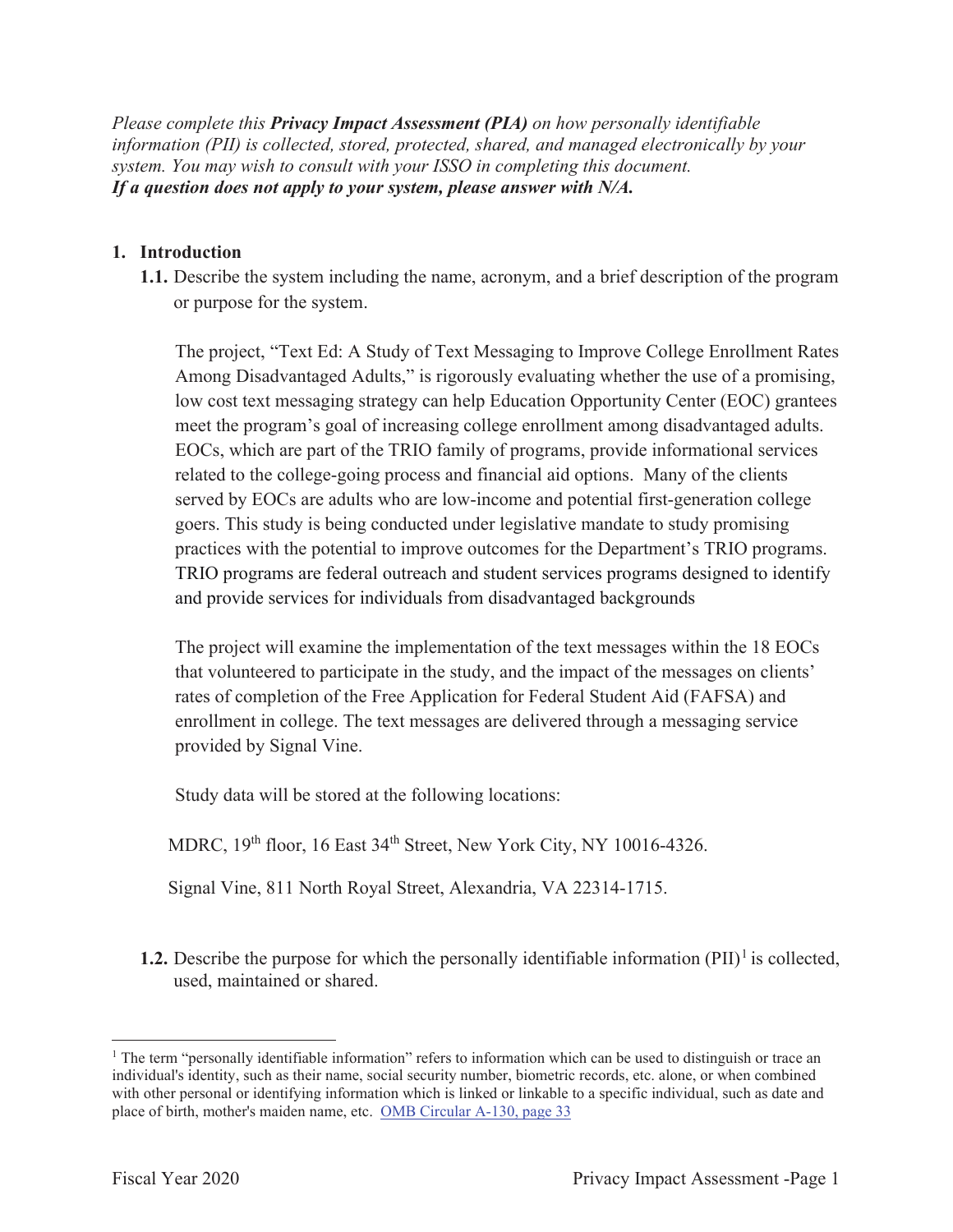The data will be used to describe the implementation of the study's text messaging intervention and to estimate the impact of the intervention on study participants' rates of FAFSA completion and college enrollment. Along with enrolling in college, helping clients to access financial aid is a key goal of EOCs. The study complies with the legislative mandate that ED conduct studies of strategies to improve outcomes for TRIO programs.

PII is being collected in order to randomly assign the clients who volunteer to participate in the study to a group that gets the evaluation's text messages or a group that does not, to obtain outcome data on FAFSA completion and college enrollment from the Office of Federal Student Aid and the National Student Clearinghouse, to describe the background characteristics of study participants, and potentially to create subgroups for analysis based on background characteristics. For clients who are assigned to receive the evaluation's text messages, information on the text messaging is also being collected and maintained in order for the evaluation to describe implementation and appropriately interpret impact estimates.

Ultimately, the findings from this evaluation will be used to determine whether systematic, personalized text messaging is a useful enhancement to EOCs' existing services. Aggregate findings from the study will be presented in a written report that will be publicly available and shared with the EOCs and relevant Department of Education offices. The data from the evaluation with PII will not be publicly released.

**1.3.** Is this a new system, or one that is currently in operation?

# Currently Operating System

**1.4.** Is this PIA new, or is it updating a previous version?

# Updated PIA

**1.5.** Is the system operated by the agency or by a contractor?

# Contractor

**1.5.1.** If the system is operated by a contractor, does the contract or other acquisitionrelated documents include privacy requirements?

 $\Box$  N/A

Yes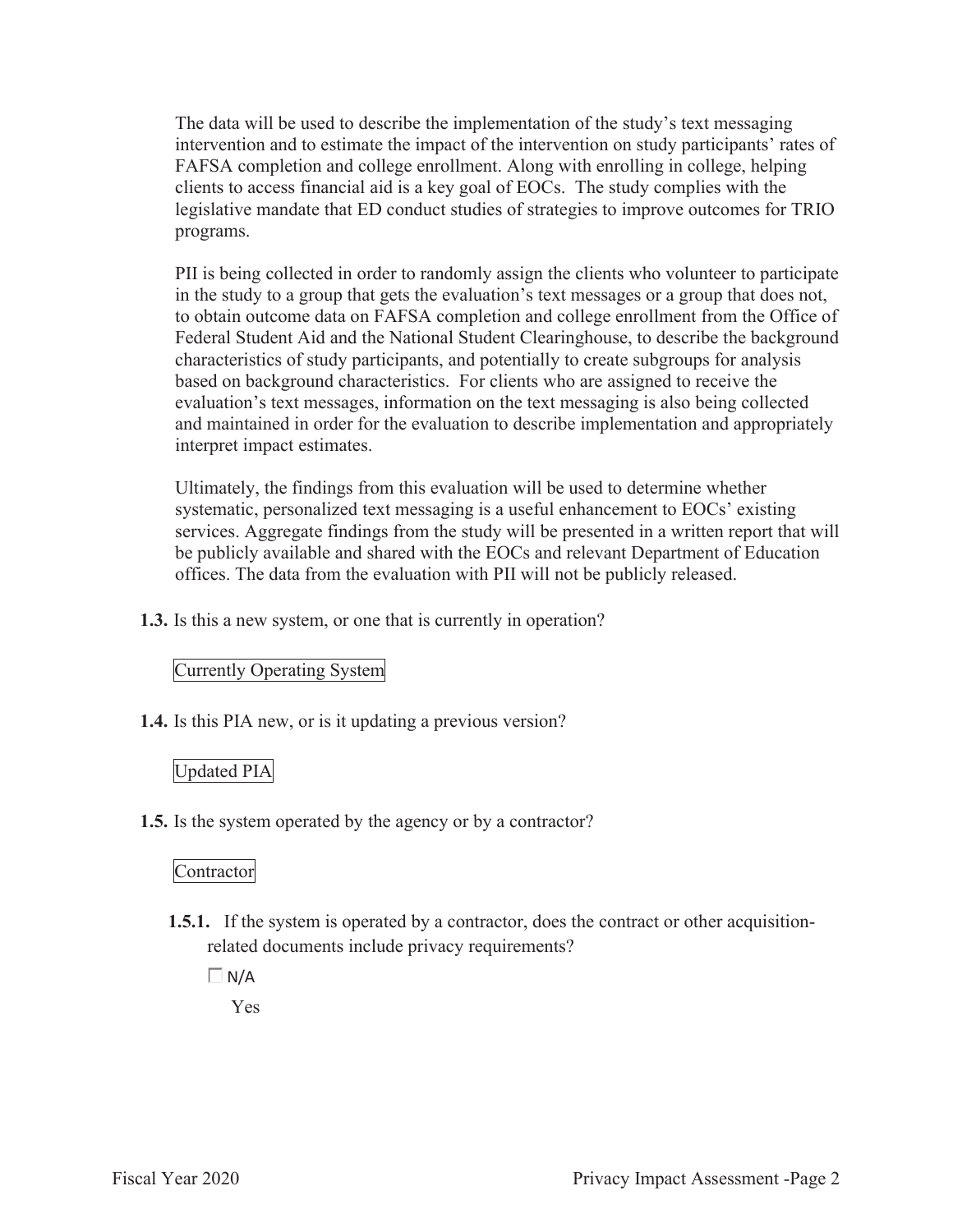# **2. Legal Authorities and Other Requirements**  *If you are unsure of your legal authority, please contact your program attorney.*

**2.1.** What specific legal authorities and/or agreements permit and regulate the collection and use of data by the system? Please include name and citation of the authority.

The study is authorized under sections 171(b) and 173 of the Education Sciences Reform Act of 2002 (ESRA)(20 U.S.C. 9561(b) and 9563) and under Section 402(H) of the Higher Education Opportunity Act of 2008 (20 U.S.C. 1070a–18). These pieces of legislation provide IES with authority to conduct studies of promising strategies with potential to improve outcomes for TRIO programs.

## **SORN**

**2.2.** Is the information in this system retrieved by an individual's name or personal identifier such as a Social Security Number or other identification?

Yes

**2.2.1.** If the above answer is **YES,** this system will need to be covered by Privacy Act System of Records Notice(s)  $(SORN(s))$ .<sup>2</sup> Please provide the SORN name, number, Federal Register citation and link, or indicate that a SORN is in progress.

 $\Box$  N/A

"Text Ed: A Study of Text Messaging to Improve College Enrollment Rates Among Disadvantaged Adults (18-13-41)" was published in the Federal Register on December 14, 2018. 83 FR 64338.

https://www.federalregister.gov/documents/2018/12/14/2018-27144/privacy-act-of-1974-system-of-records

**2.2.2.** If the above answer is **NO**, explain why a SORN was not necessary. For example, the information is not retrieved by an identifier, the information is not maintained in a system of records, or the information is not maintained by the Department, etc.

 $\overline{M}$  N/A

Click here to enter text.

<sup>&</sup>lt;sup>2</sup> A System of Records Notice (SORN) is a formal notice to the public that identifies the purpose for which PII is collected, from whom and what type of PII is collected, how the PII is shared externally (routine uses), and how to access and correct any PII maintained by ED. https://connected.ed.gov/om/Documents/SORN-Process.pdf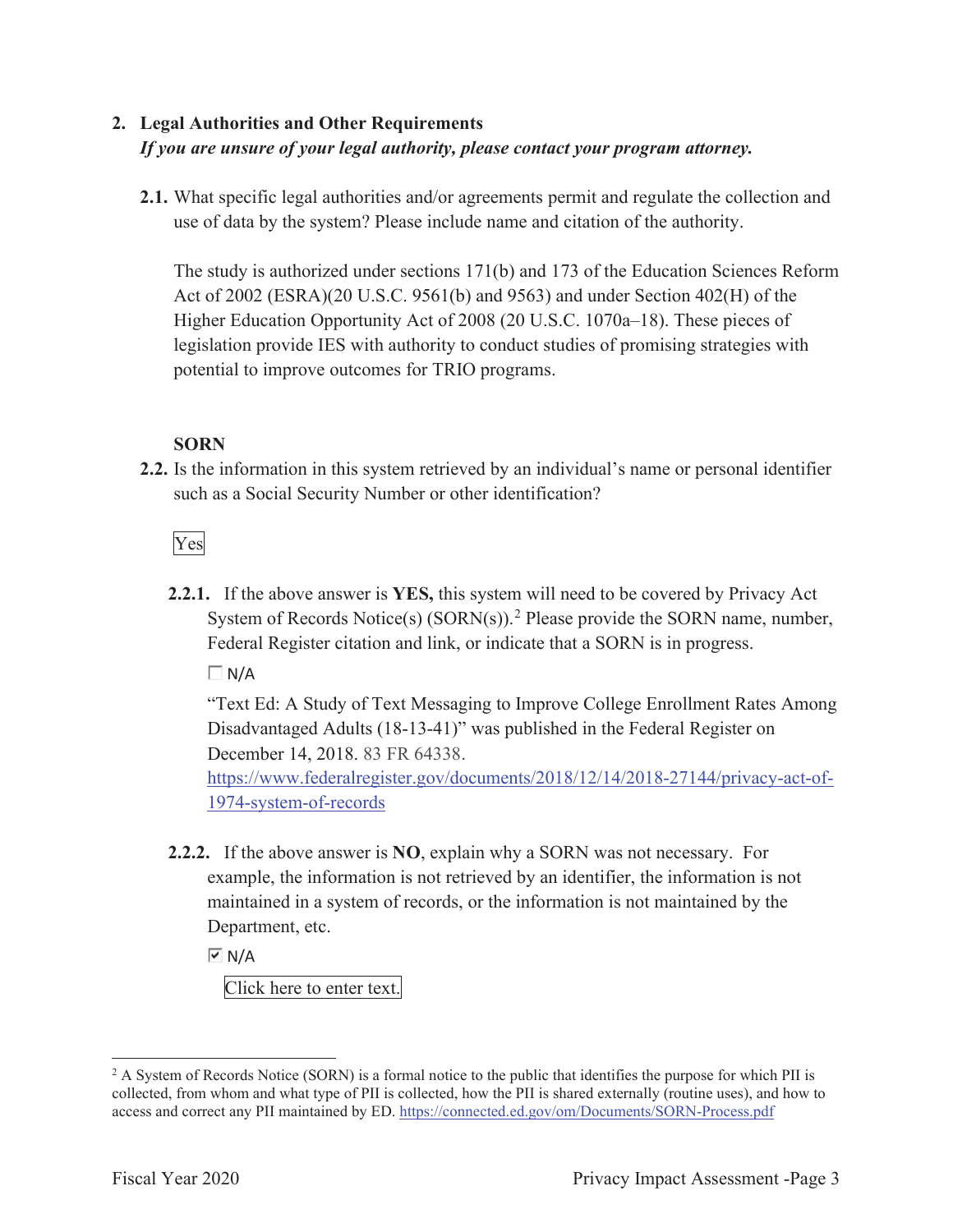#### **Records Management**

**If you do not know your records schedule, please consult with your records liaison or send an email to RMHelp@ed.gov**

**2.3.** What is the records retention schedule approved by National Archives and Records Administration (NARA) for the records contained in this system? Please provide all relevant NARA schedule numbers and disposition instructions.

IES is currently working with the Records Management Division to draft an appropriate records retention schedule for the data collected. Until a retention schedule is approved, all records will be held indefinitely.

**2.4.** Is the PII contained in this system disposed of appropriately, and in accordance with the timelines in the records disposition schedule?

Yes

#### **3. Characterization and Use of Information**

#### **Collection**

**3.1.** List the specific PII elements (e.g., name, email, address, phone number, date of birth, Social Security, etc.) that the system collects, uses, disseminates, or maintains.

The project includes personally identifying information on adults who volunteer to participate in the study, including name, contact information, date of birth, sex, race/ethnicity, income, Social Security Number, educational background and plans, whether the participant is a caretaker for children, parents' educational background, primary language spoken, FAFSA completion status, and college enrollment status. For the subset of adults who volunteer to participate in the evaluation and are randomly assigned to receive the study's text messages, the project will also include information related to the text messages. This includes the following: the direction of the message (sent to client / received by client), the verbatim message content; and the date and time the message was sent.

**3.2.** Does the system collect only the minimum amount required to achieve the purpose stated in Question 1.2?

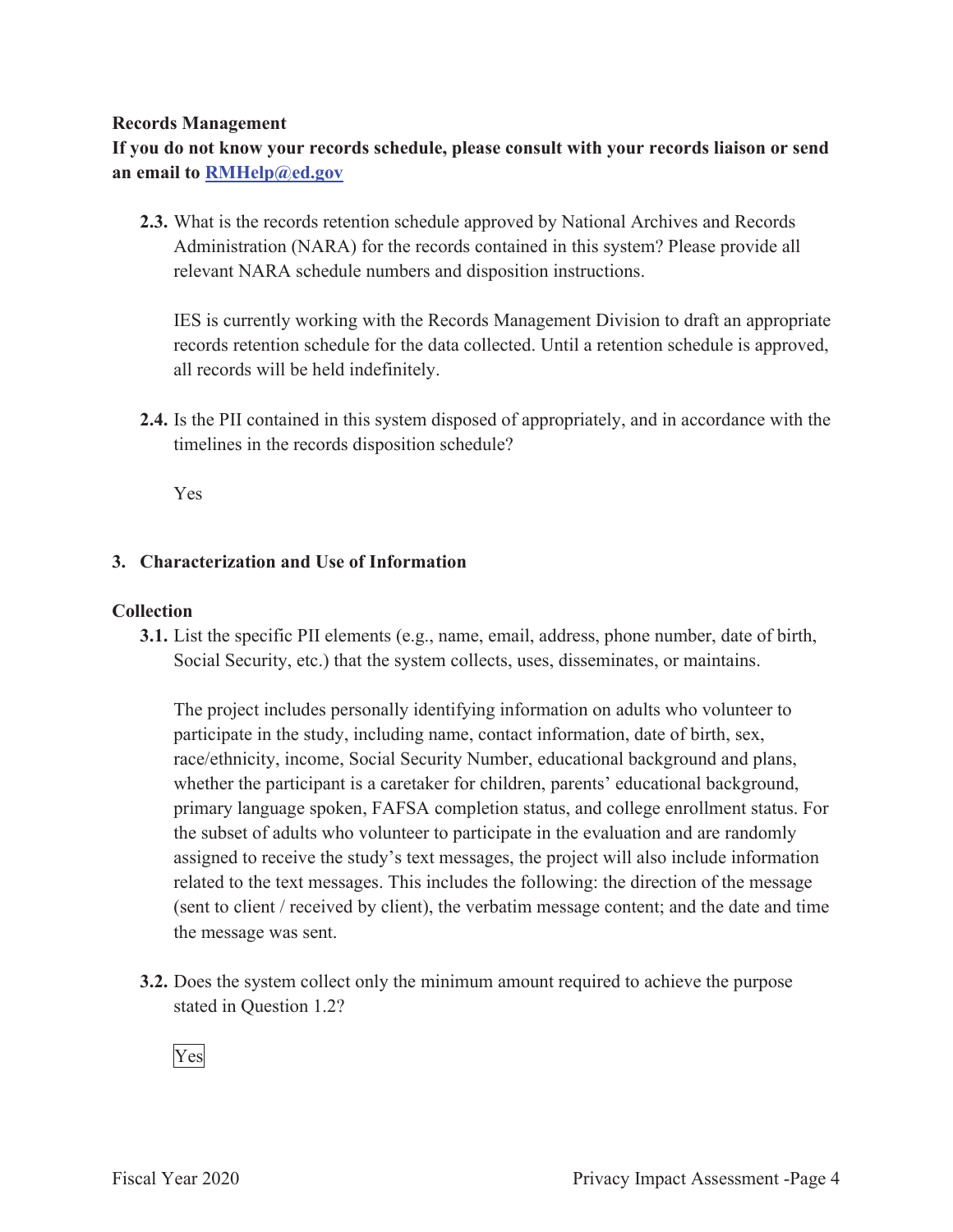**3.3.** What are the sources of PII collected (e.g., individual, school, another agency, commercial sources, etc.)?

The study includes individual-level data on adults who volunteer to participate in the study. The sources of these data are EOC sites' administrative records, a survey administered to and regarding adults who volunteer to participate in the study, FSA administrative records, National Student Clearinghouse records, and the text messaging platform provider's records.

**3.4.** How is the PII collected from the stated sources listed in Question 3.3 (e.g., paper form, web page, database, etc.)?

Data from the Federal Student Aid (FSA) Office, the National Student Clearinghouse and the text messaging platform provider, and study EOCs will be collected electronically. FSA data will be obtained through a data pull conducted on-site at the FSA Office. Data from the National Student Clearinghouse (NSC), the text messaging provider and study EOCs will be collected via a secure transfer file transfer website. A small amount of background information on participants not available through EOC records will be collected via a participant survey. The participant survey is electronic, although paper copies are available for situations in which participants do not have internet access.

**3.5.** How is the PII validated or confirmed to ensure the integrity of the information collected?<sup>3</sup> Is there a frequency at which there are continuous checks to ensure the PII remains valid and accurate?

PII is validated upon data entry by using restricted form filling within the participant survey for name, date of birth, social security number, and telephone number(s); name data must contain more than two letters and must match data on second confirmation screen, date of birth must indicate that someone is greater than either 17 years old and less than 100 years old and must match date provided on second confirmation screen, SSN must contain 9 digits, and telephone number must contain 10 digits and must match data provided on second confirmation screen. The text messaging platform provider checks for duplicate cell phone numbers and flags cell phone numbers that have been marked as invalid by cell phone carriers. Validation of integrity for the PII that is sourced from administrative records of EOCs, FSA, the National Student Clearinghouse, or the text messaging platform provider will rely on the methods of those entities.

<sup>&</sup>lt;sup>3</sup> Examples include restricted form filling, account verification, editing and validating information as it's collected, and communication with the individual whose information it is.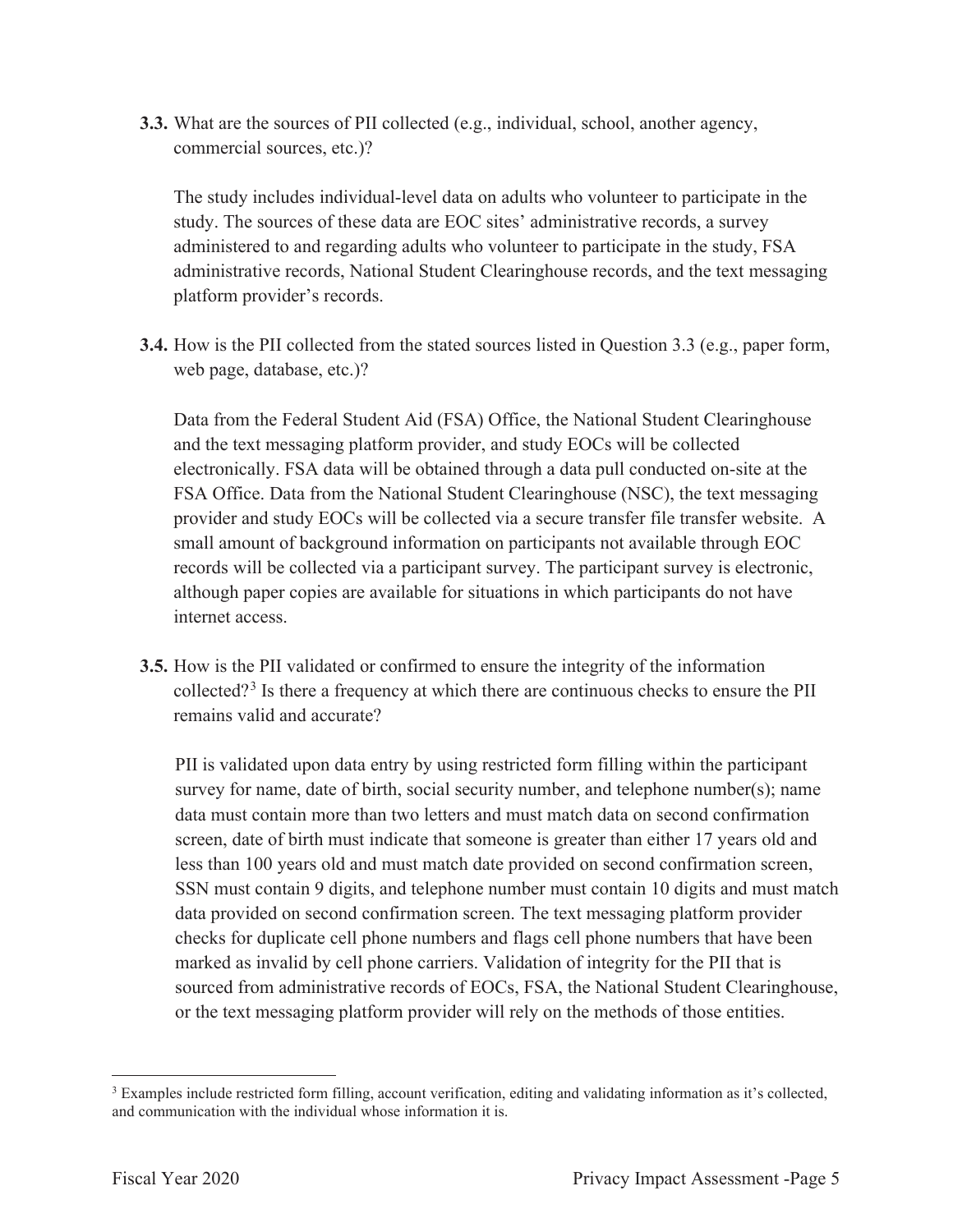All PII is reviewed for odd and outlier values on a quarterly basis. Study participants are not routinely contacted to confirm whether their PII changes over time. Participants who receive the texting intervention may have their names and phone numbers verified and updated through their ongoing contact with EOC staff.

#### **Use**

**3.6.** Describe how the PII is used to achieve the purpose stated in Question 1.2 above.

The information collected will be used to describe the implementation of the study's text messaging intervention and to estimate the impact of the intervention on study participants' rates of FAFSA completion and college enrollment. The study addresses the following research questions: Does providing personalized messages to EOC participants increase FAFSA completion rates? Does it increase college enrollment rates? What are participants' experiences with the text messages (for instance, how often do they receive the messages? How often do they text back in response?)? To what extent does the effectiveness of the messaging vary across EOC grantee sites? To what extent does the effectiveness vary across participant subgroups?

**3.7.** Is the system using PII for testing/researching new applications or information systems prior to deployment or for training employees?

# No

**3.7.1.** If the above answer is **YES,** what controls are in place to minimize the risk and protect the data?

 $\overline{V}$  N/A

Click here to enter text.

#### **Social Security Numbers**

*It is the Department's Policy that, in order to collect Social Security Numbers, the System Owner must state the collection is: 1) authorized by law, 2) necessary for an agency purpose, and 3) there is no reasonable alternative.* 

**3.8.** Does the system collect Social Security Numbers? Note that if the system maintains Social Security Numbers but does not explicitly collect them, answer 3.8.1 to address the purpose for maintaining them.

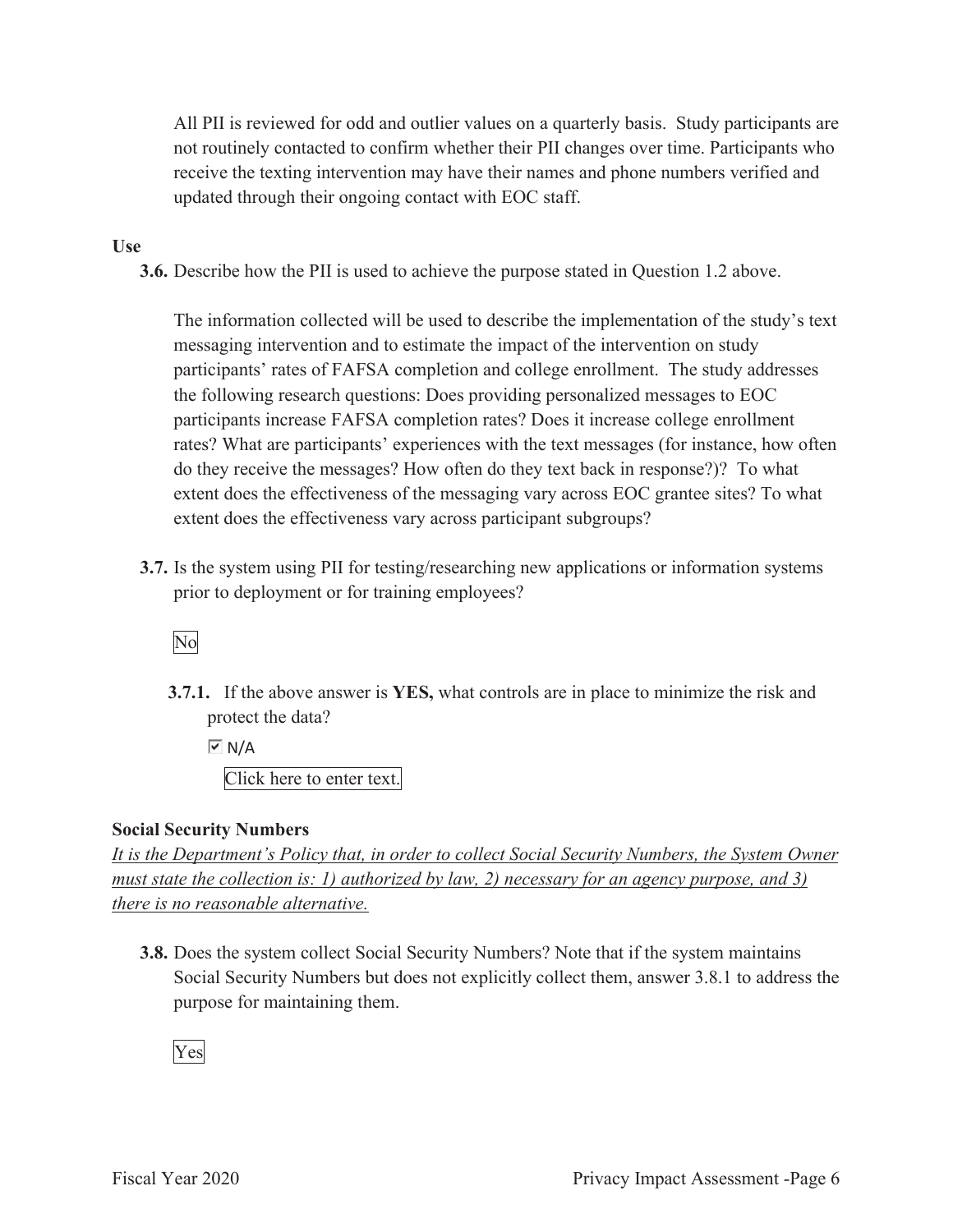**3.8.1.** If the above answer is **YES**, explain the purpose for its collection, and how the SSN will be used.

#### $\Box$  N/A

Many, but not all, EOCs already collect Social Security Numbers from clients, and only EOCs who are willing to do so are included in the study. This is necessary for the evaluation to be able to accurately match study participants to records maintained by the Office of Federal Student Aid and the National Student Clearinghouse. Study participants provide active consent to the disclosure of Social Security Numbers to the National Student Clearinghouse.

**3.8.2.** Specify any alternatives considered in the collection of SSNs and why the alternatives were not selected.

 $\Box$ N/A

Without the collection of Social Security Numbers, the evaluation will not be able to adequately examine impacts on FAFSA completion and college enrollment rates, which are key outcomes for the EOC program. Matching study participants to Federal Student Aid and National Student Clearinghouse records based on name and date of birth alone would substantially reduce the study's ability to detect impacts and meet the legislative mandate to evaluate strategies to improve TRIO program outcomes.

#### **4. Notice**

**4.1.** How does the system provide individuals with notice about the collection of PII prior to its collection (e.g., direct notice, such as a Privacy Act Statement (if applicable) or public notice, such as a SORN, PIA,)? If notice is not provided, explain why not.

As noted under 2.2.1, a SORN was published on December 14, 2018.

In addition, study participants provide active consent through an informed consent form provided by EOC staff prior to the study's collection of PII.

**4.2.** Provide the text of the notice or the link to the webpage where the notice is posted if notice is provided other than by SORN or PIA.

 $\Box N/A$ 

The study's informed consent form contains the following language:

"If you agree to take part in the study, the information you provided at intake (name, date of birth, contact information, Social Security Number, and other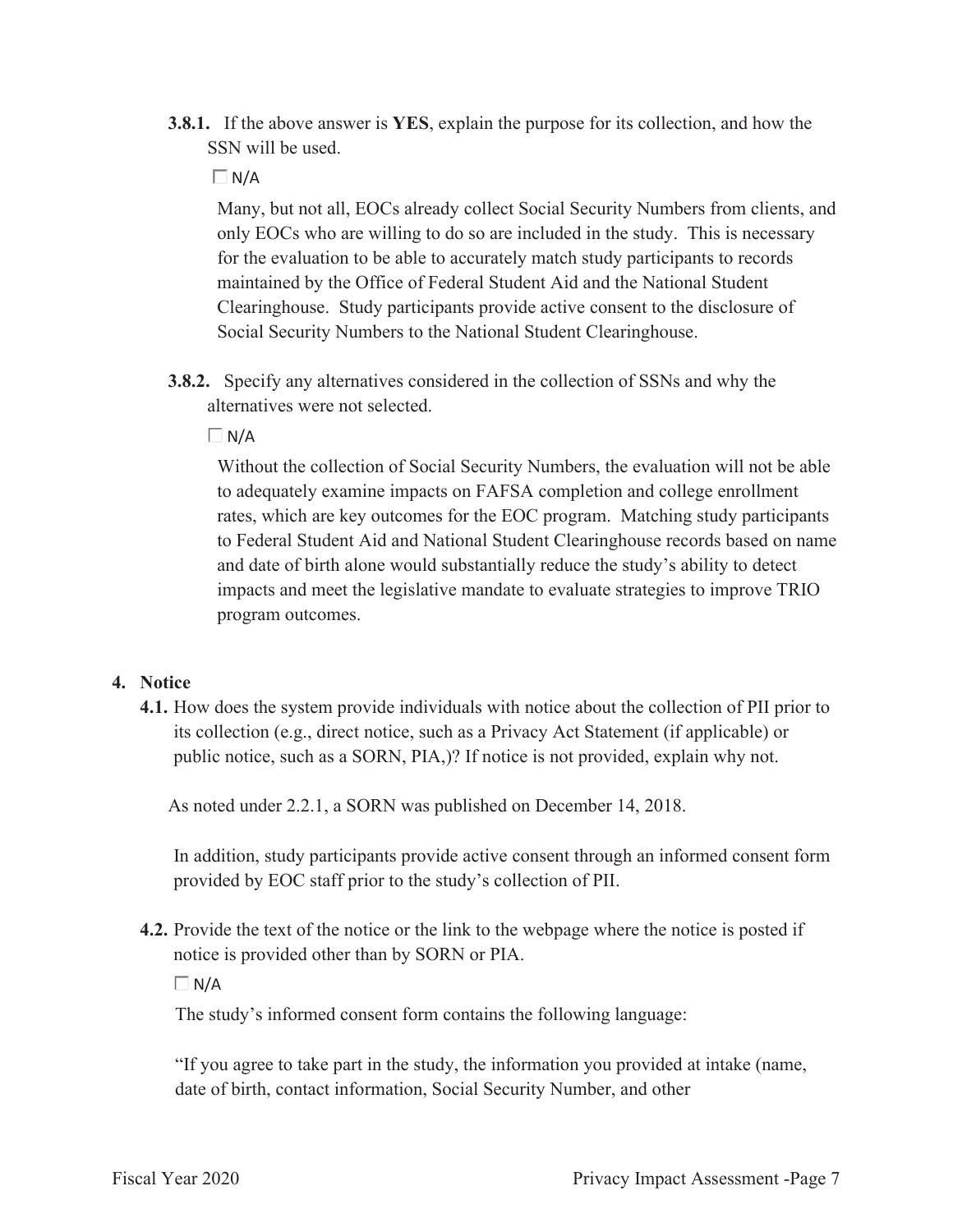background/demographic information) will be shared with the Manpower Demonstration Research Corporation (MDRC) study team. You will also be asked to provide some additional information via a Study Enrollment Form. This information will also be shared with the MDRC study team. Updates to the information you provide via the Study Enrollment Form may also be shared with the MDRC study team by EOC staff.

Using some of the information you provided when you signed up at the  $EOC$  – specifically, your name, date of birth, and Social Security Number -- the study team will obtain college enrollment information from educational institutions and the National Student Clearinghouse (NSC) database, as well as financial aid information (whether or not you submitted the Free Application for Federal Student Aid (FAFSA) and the award amount) from the Department of Education's Federal Student Aid (FSA) database. If you are placed in the "EOC Services plus *Text Ed* Group," the study team will also collect details of the *Text Ed* text messages.

…Your participation in the study is voluntary, and will not affect your access to the regular EOC programs and services at [site]. If you join the study and are selected to receive the *Text Ed* messages, you may choose to stop receiving the messages at any time. You may also ask to opt out of the study at any time. If you withdraw from the study, any information collected by the study team before that time may still be used for the study. If you choose not to participate in the study, you may still access regular EOC programs and services, but you will not have the opportunity to receive the *Text Ed* text messages.

**4.3.** What opportunities are available for individuals to consent to uses (including new uses of previously collected PII), decline to provide PII, or opt out of the project?

Participation in the study is voluntary. Clients may choose not to participate in the evaluation and thus not to provide PII to the project. Clients opt out of the project by not signing the informed consent. Clients who opt out can continue to receive EOCs' typical services.

**4.4.** Is the notice referenced in Question 4.1 reviewed and revised when there are changes in the practice, policy, or activities that affect the PII and privacy to ensure that individuals are aware of and can consent to, where feasible, these changes?

Yes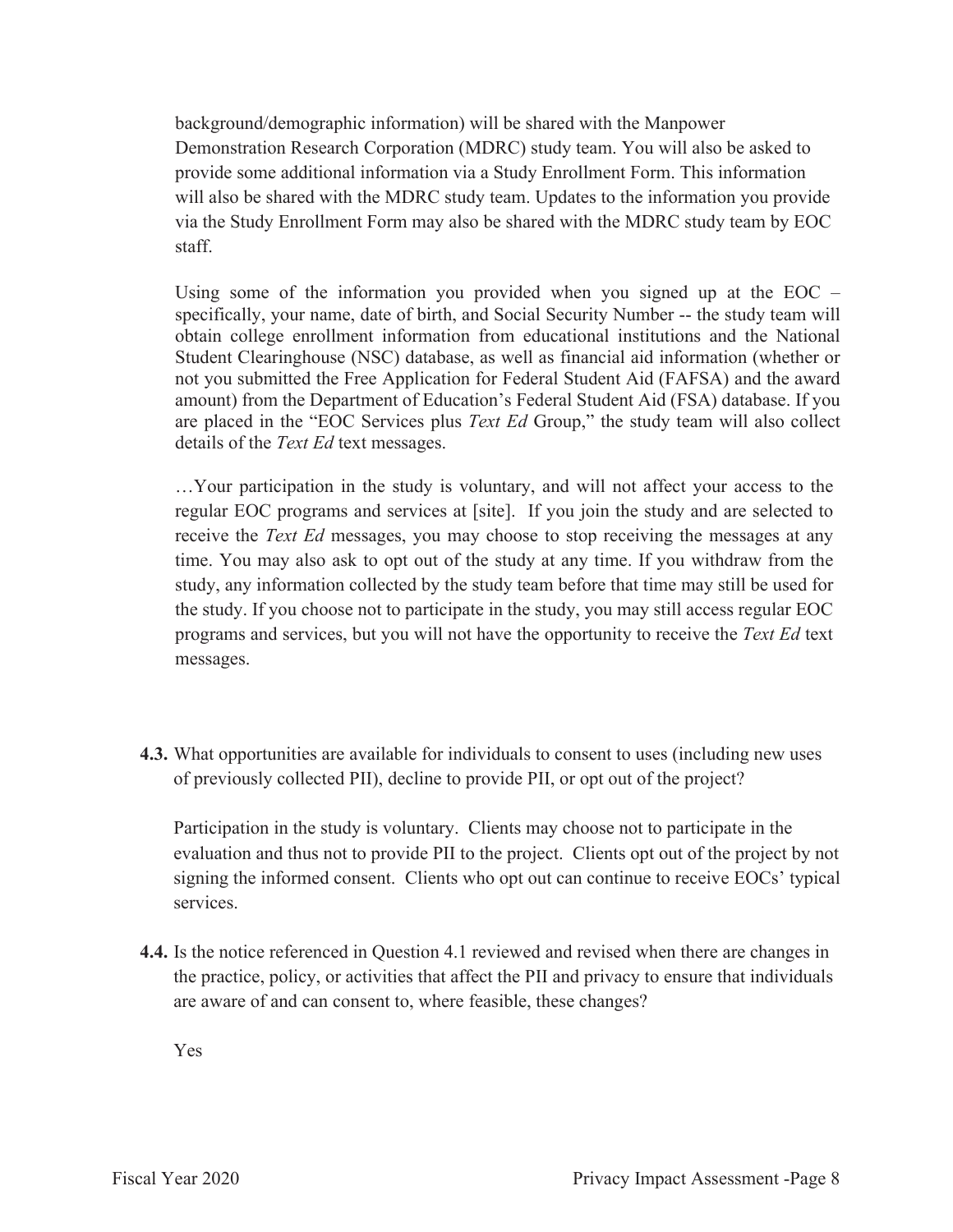#### **5. Information Sharing and Disclosures**

## **Internal**

**5.1.** Will PII be shared internally with other ED principal offices? If the answer is **NO**, please skip to Question 5.4.

Yes

**5.2.** What PII will be shared and with whom?

 $\Box$ N/A

The names, dates of birth, and Social Security Numbers of study participants will be shared internally with the Federal Student Aid Office.

**5.3.** What is the purpose for sharing the specified PII with the specified internal organizations?

 $\Box$  N/A

This is for the purpose of matching participants to the administrative records of the Federal Student Aid Office, in order to obtain FAFSA completion outcomes for study participants. This aligns with the stated purpose in Question 1.2—specifically, estimating the impact of the text messaging on FAFSA completion rates among EOC participants, in order to inform improvements to the EOC program.

# **External**

**5.4.** Will the PII contained in the system be shared with external entities (e.g. another agency, school district, the public, etc.)? If the answer is **NO**, please skip to Question 6.1.

Yes

**5.5.** What PII will be shared and with whom? List programmatic disclosures only.<sup>4</sup> **Note: If you are sharing Social Security Numbers externally, please specify to whom and for what purpose**.

 $\Box$  N/A

Each study EOC will be provided the names of the EOC's study participants assigned to receive text messages.

Signal Vine, the text messaging platform provider, will be provided the names of the study participants assigned to receive text messages, as well as those participants'

<sup>4</sup> If this information is covered by Privacy Act System of Records Notice (SORN) please list only relevant programmatic disclosures listed under the Routine Uses section.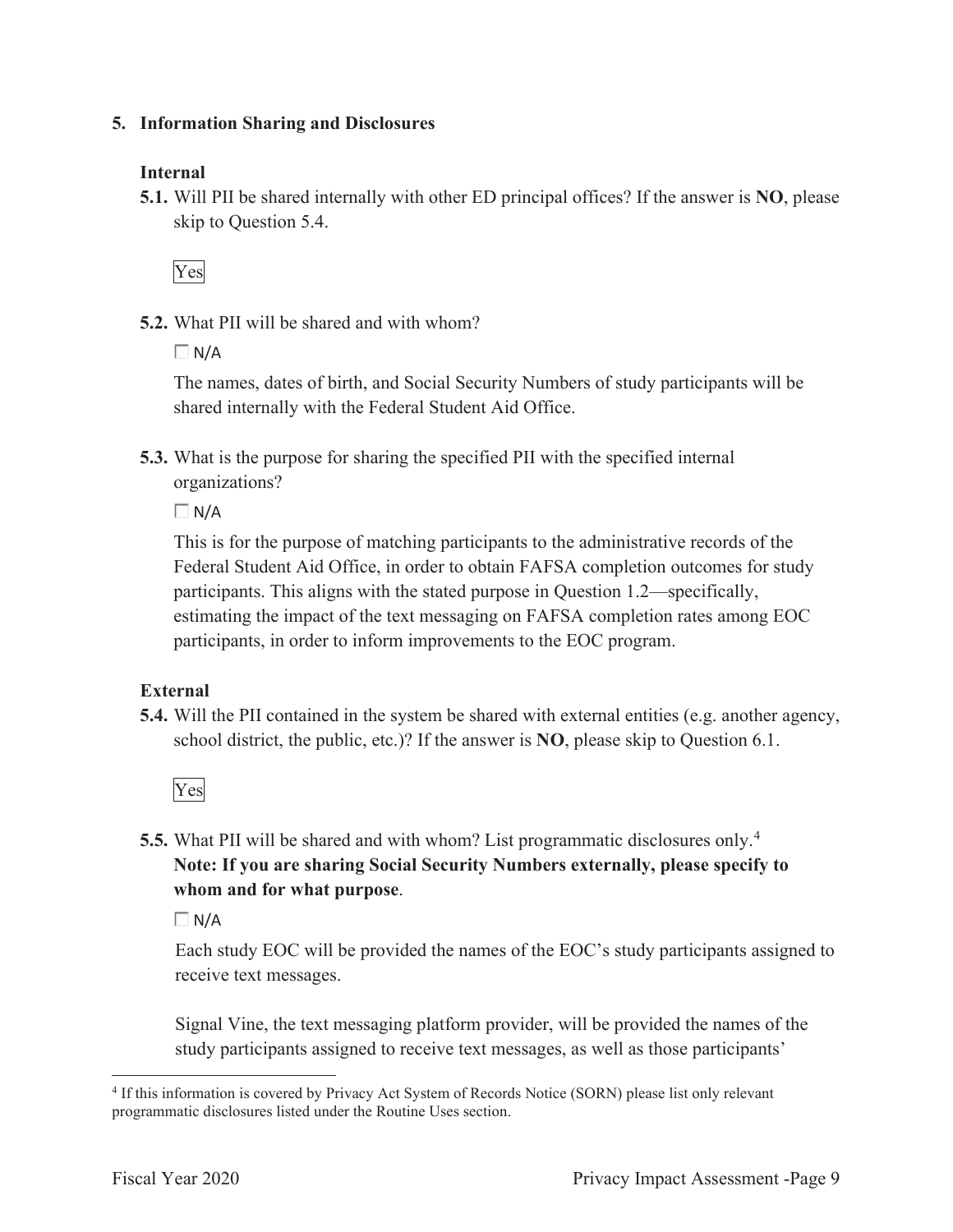unique research ID, cell phone number, information related to the status of their college and FAFSA applications, information related to their work and childcare plans, and the EOC at which the participant receives services.

The names, dates of birth, and Social Security Numbers of study participants will be shared with the National Student Clearinghouse in order to collect information from the Clearinghouse on college enrollment.

As required by the Education Sciences Reform Act of 2002 (ESRA) (20 U.S.C. 9561(b) and 9563), a restricted use data file with study created identifiers will be available to researchers who are approved license holders and are in compliance with NCES data security procedures. The data file will exclude direct identifiers, including participant name, date of birth, and Social Security Number.

**5.6.** What is the purpose for sharing the PII with the specified external entities?

 $\Box N/A$ 

In order to permit EOC staff to communicate via text message with participants assigned to receive text messages, study EOCs will be provided with the names of participants who are randomly selected to receive the messages.

The information described above regarding participants assigned to receive text messages will be shared with Signal Vine for the purpose of Signal Vine sending the automated text messages to the participants.

The names, dates of birth and Social Security numbers of study participants will be shared with the National Student Clearinghouse in order to match participants to the National Student Clearinghouse's administrative records on college enrollment. This will allow the study to estimate the impacts of the text messaging on college enrollment rates, consistent with the stated purpose in Question 1.2.

The restricted use data file will be for the purpose of allowing licensed researchers to replicate the study's findings and for further research purposes

- **5.7.** Is the sharing with the external entities authorized?
	- $\Box$  N/A Yes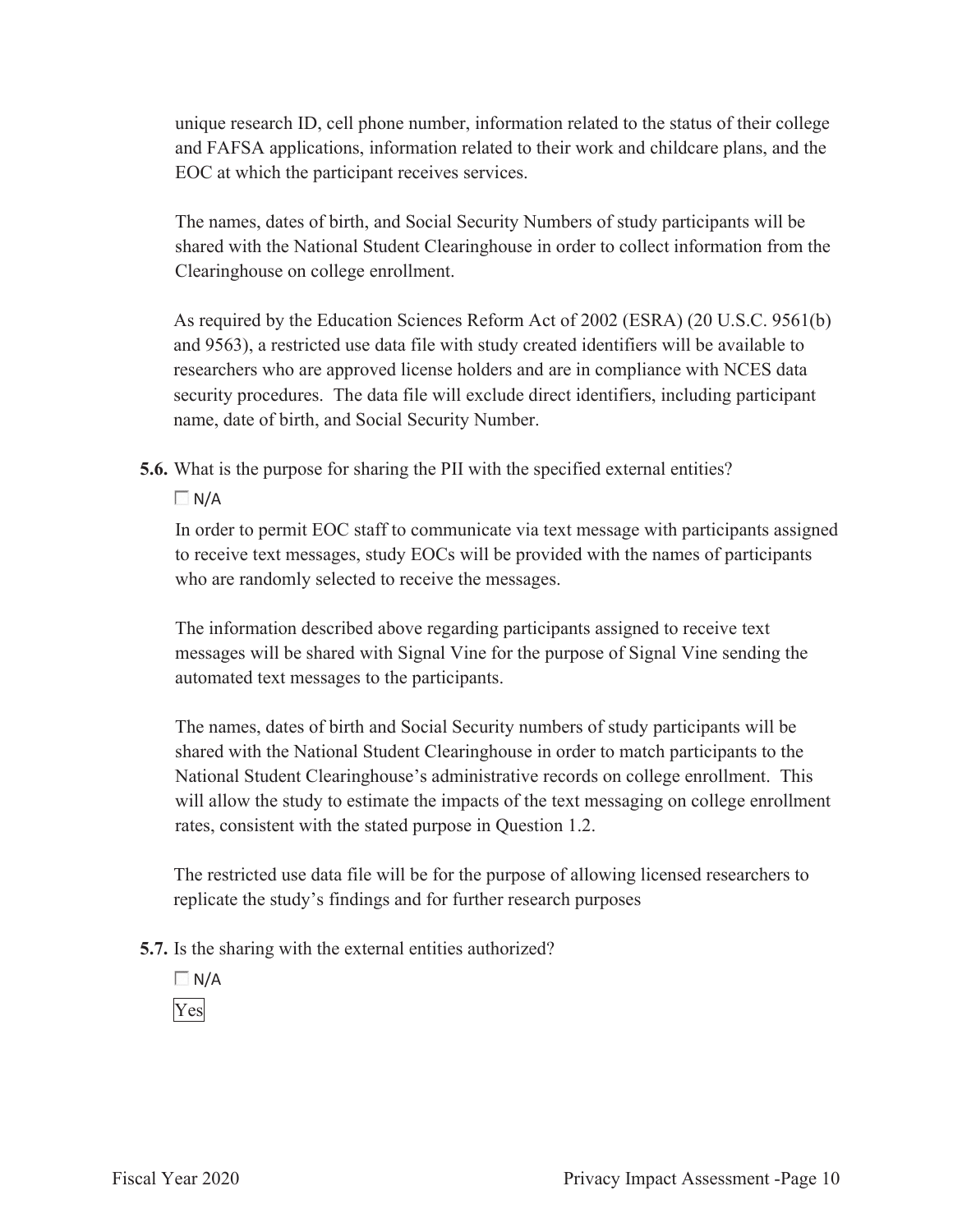**5.8.** Is the system able to provide and retain an account of any disclosures made and make it available upon request?

 $\Box$  N/A Yes

**5.9.** How is the PII shared with the external entity (e.g. email, computer match, encrypted line, etc.)?

N/A

The names of study participants who are randomly selected to receive the text messages will be disclosed to study EOCs through Signal Vine's secure website.

Data shared between the contractor and Signal Vine occurs through secure file transfer.

Study participants' names, dates of birth, and Social Security Numbers will be transmitted electronically from the contractor to the National Student Clearinghouse, using a secure file transfer protocol. The MDRC study team maintains an MOU with the National Student Clearinghouse.

The restricted use data file will be provided to licensed researchers on encrypted, password-protected CD. Researchers must sign a memorandum of understanding with the Department before being granted access to the data file

**5.10.** Is the sharing pursuant to a Computer Matching Agreement (CMA), Memorandum of Understanding (MOU), or other type of approved sharing agreement with another agency?

 $\Box$  N/A Yes

**5.11.** Does the project place limitation on re-disclosure?

 $\Box N/A$ Yes

# **6. Redress**

**6.1.** What are the procedures that allow individuals to access their own information?

Individuals may access their information by calling, emailing, or visiting the EOC grantee site through which they are enrolled. Individuals may also send an email to: IES\_SORN@ed.gov as indicated in the SORN listed in Section 2.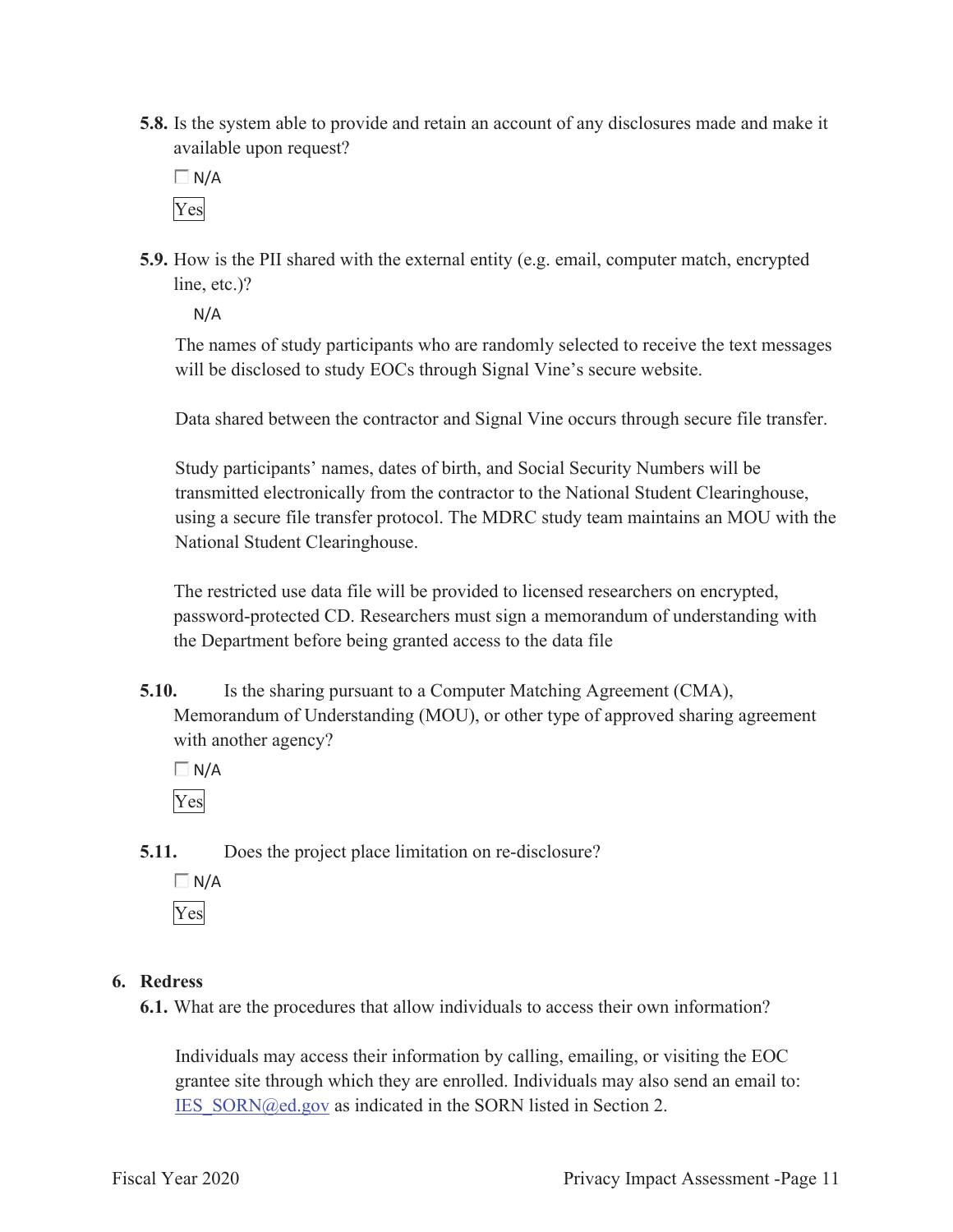**6.2.** What procedures are in place to allow the subject individual to correct inaccurate or erroneous information?

Individuals may correct inaccurate contact and background information by calling, emailing, or visiting the EOC grantee site through which they are enrolled. Individuals may also send an email to: IES\_SORN@ed.gov as indicated in the SORN listed in Section 2.

**6.3.** How does the project notify individuals about the procedures for correcting their information?

Individuals are notified of the procedures for correcting their information through their EOCs and through the publication of the SORN and this PIA.

https://www.federalregister.gov/documents/2018/12/14/2018-27144/privacy-act-of-1974-system-of-records

## *7.* **Safeguards**

## *If you are unsure which safeguards will apply, please consult with your ISSO.*

**7.1.** Does the principal office work with their CSO/ISSO to build privacy & security into the system and build privacy extensions to the extent feasible?

Yes

**7.2.** Is an Authority to Operate (ATO) required?

No

**7.3.** Under NIST FIPS Pub. 199, what is the security categorization of the system: **Low, Moderate, or High?** 

 $\Box$  N/A

Moderate

**7.4.** What administrative, technical, and physical safeguards are in place to protect the information?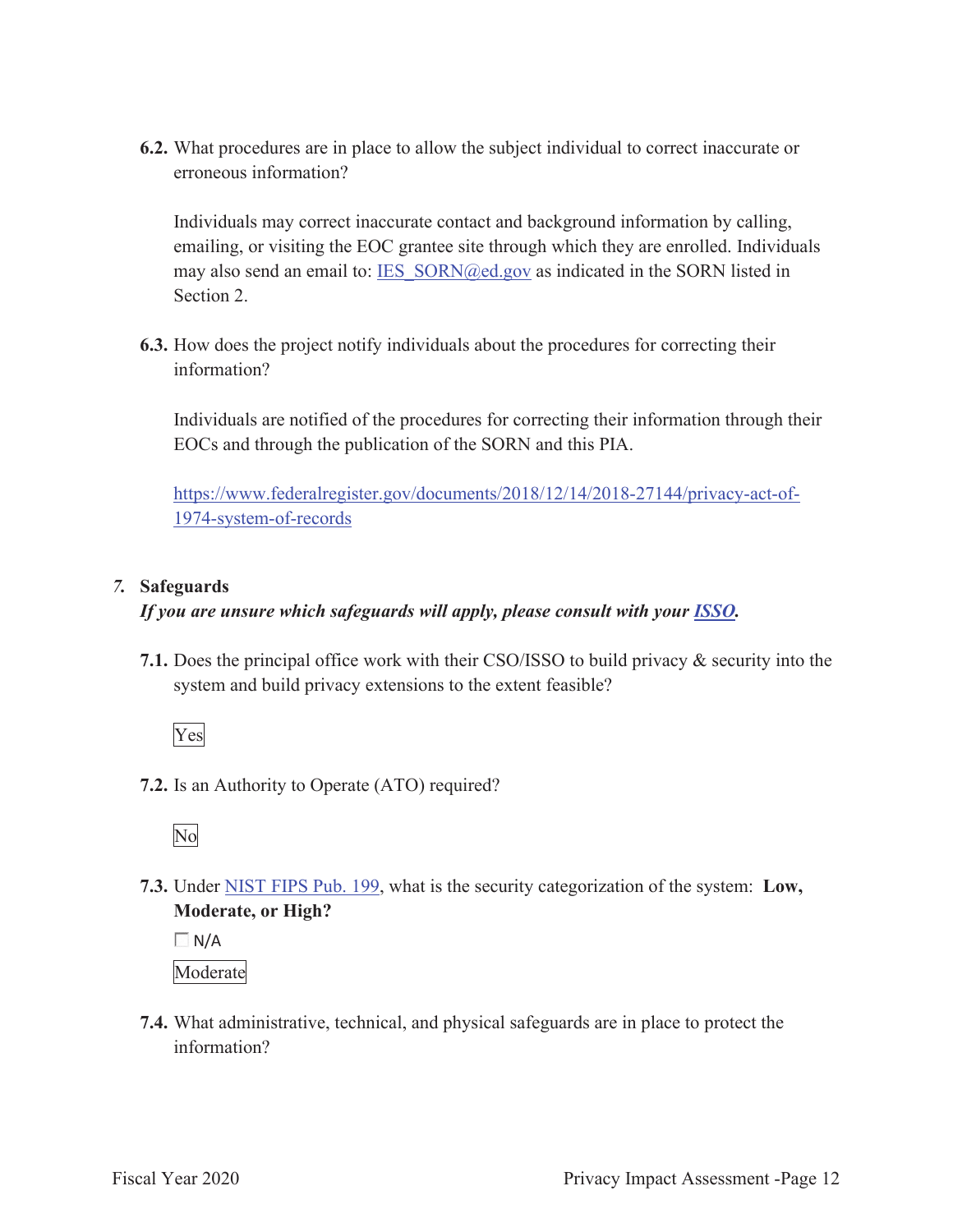Data are collected and stored in compliance with federal standards for the use, protection, processing, and storage of data consistent with the Privacy Act and the Education Sciences Reform Act of 2002. Access to individually identifying data will be strictly controlled. Safeguards include password-based and two-factor authentication, role-based access control, data encryption and physical data center security. The contractor's employees who "maintain" (collect, maintain, use, or disseminate) data in this project will comply with the requirements of the confidentiality standards in section 183 of the ESRA (20 U.S.C. 9573). The contractor employees undergo privacy awareness and protecting information training. The training includes information on what constitutes PII and Sensitive PII (SPII) and how to maintain, protect, and safeguard it, as well as the steps to perform if PII/SPII is unlawfully accessed.

**7.5.** Is the information in the system appropriately secured in accordance with the IT security requirements and procedures as required by Federal law and policy?

Yes

**7.6.** Has a risk assessment been conducted where appropriate security controls to protect against that risk have been identified and implemented?



**7.7.** Please describe any monitoring, testing or evaluation conducted on a regular basis to ensure the security controls continue to work properly at safeguarding the PII.

The contractor provides regular updates to the system owner regarding access to data, data management, and date security procedures. This includes personnel updates and use of data more generally.

The contractor conducts vulnerability assessments of the information system by performing authenticated operating system scans on a monthly basis. The contractor also performs database and web application scans on a monthly basis using authenticated credentials. On a monthly basis, the contractor validates that the functions, ports, protocols and services are limited to those that are defined as permitted functions, ports, protocols and services.

Vulnerability scans are conducted routinely by the contractor's Security System Administrators or designee. Vulnerability scans are authorized and conducted on all virtual network resources, virtual servers, applications:

• Monthly